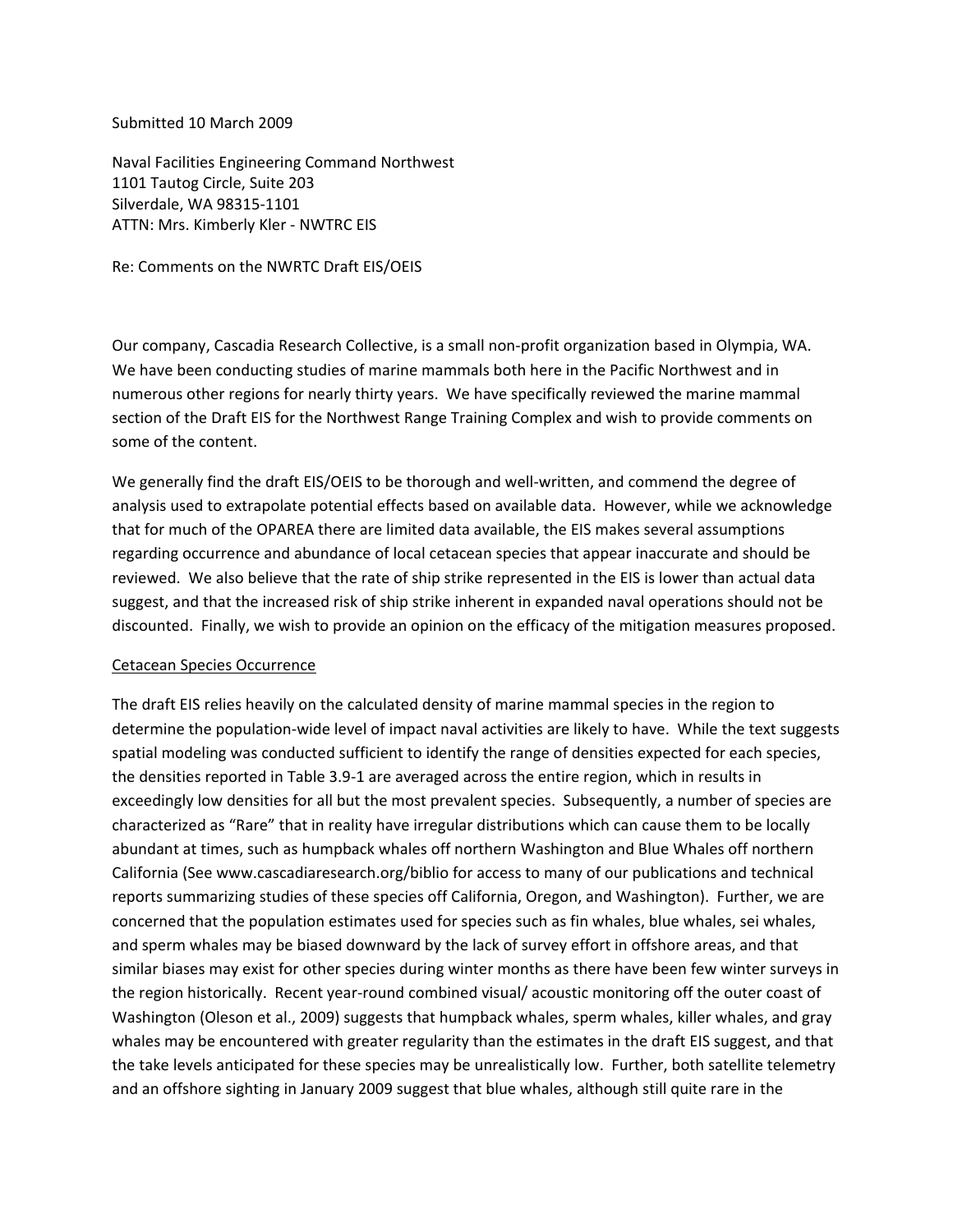northern parts of the OPAREA, may be expanding their range north into Washington waters for the first time in many years.

The text acknowledges the small, seasonally resident population of gray whales in the study area, but it is unclear to what degree these whales are accounted for in the final take summaries. While the vast majority of the large eastern gray whale population will migrate through the area during winter months, seasonal resident whales (also known as the pacific coast feeding aggregation) are present well into summer and fall, and occasionally aggregate resulting in higher than expected densities locally (Oleson et al. 2009). From June through September 2007, groups of 10‐15 individual gray whales were observed feeding up to 15 nm from shore off the Central Washington coast, in water deeper than considered typical for west coast gray whales. These whales were within the proposed Quinalt Underwater Testing Range expansion area. We feel it is worth drawing specific attention to these whales for a number of reasons, including their small population size with apparently low recruitment levels from the overall eastern gray whale population, which puts them at greater risk of population level effects from anthropogenic impacts. Also, models likely did not account for the presence of these whales offshore during summer months, and it is unclear if models accounted for them inshore and along the Straits of Juan de Fuca, where they also occur. Finally, it was not noted anywhere in the text that gray whales are benthic foragers, and therefore are susceptible to accidental ingestion of expended materials wherever they might encounter them throughout their habitat.

# Incidence of ship strikes in the region

Under section 3.9.1.1 the draft EIS states "Although marine mammal mortality from ship strikes has been documented, the incidence numbers are presently very low (generally on the order of zero to five documented records depending on the species) and infrequent. ". The source of this reference is unclear, but authors should see Douglas et al. 2008 for a more comprehensive review of ship strike data from Washington State. This paper identifies 19 vessel related strandings in the region. While we recognize that naval traffic represents a small percentage of total vessel traffic, and that due to a number of factors cited naval vessels are less likely to collide with marine mammals than large commercial ships, we do not feel this effect should be disregarded. A fin whale was struck and killed by a Navy vessel in the SOCAL OPAREA recently, during daylight hours and in apparently good visibility, presumably while all prescribed mitigatory measures were employed.

# Mitigation

We agree that it is important for the Navy to undertake mitigation measures to the extent they are possible, but we find the document does not adequately acknowledge the limitations of the proposed mitigation for many marine mammal species. We acknowledge the training Navy lookouts receive and their experience in detecting objects at sea, but maintain that many species of marine mammals are difficult to detect at the surface in anything less than ideal sighting conditions, even by highly experienced marine mammal observers. Reduced horizontal visibility due to sea state, atmospheric conditions, swell height, time of day or other factors are common, if not predominant, in the offshore areas from Washington to Northern California. Given that the Navy does not limit operations due to